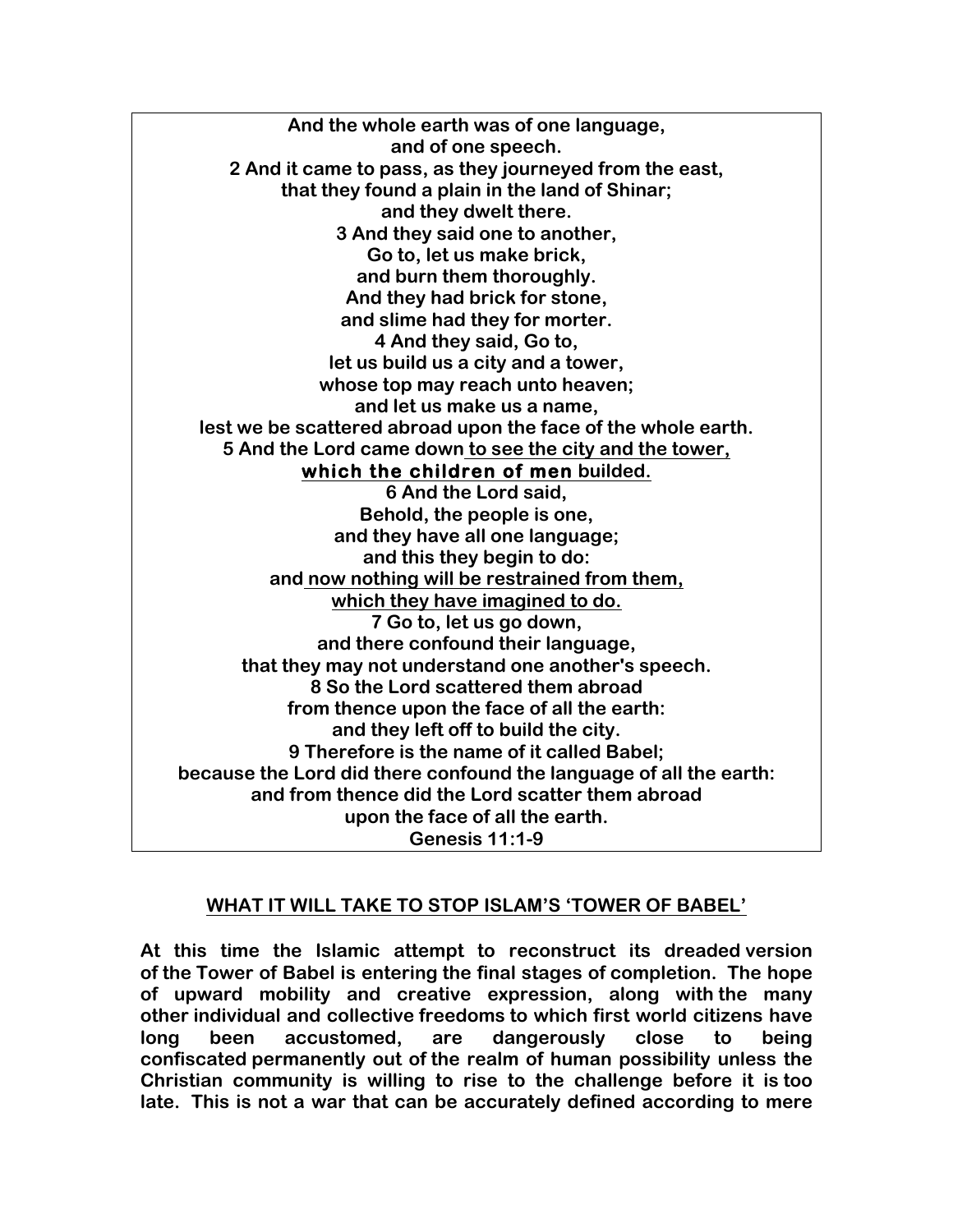**cultural schematics for it is nothing less than a war between good and evil.** 

**Please do not accuse me of suggesting that believers in the Islamic faith are inherently evil. Muslims are clearly people who have suffered great injustices to which I have no desire to contribute, but if they have suffered injustice it is the result of the very ideological oppression they are attempting to force upon those who live by the tenets of a higher moral standard. What I believe is that they have failed to embrace even the most basic moral principles that we have come to assume is the incumbent upon every thinking adult. The stiff reality is that all participants in this global battle of humanity against itself, be they Christian or Muslim, are personally responsible for understanding the origins, historicity, core beliefs and societal consequences of the religious ideologies they practice. Unfortunately, this is not a responsibility most people of either faith are on record for taking very seriously--not Christians, not Muslims.** 

**However, the truth is that Muslims are far less inclined than their Christian counterparts to grapple with hard ethical issues mostly because the Islamic doctrine that governs them does not allow for that possibility. According to Quranic text anyone questioning the commandments of Mohammed should be met with swift reprisal from the Islamic community. In many cases this has meant beatings, stonings, acid skin-burning and even beheadings. For most muslims trapped within this culture of seething terror, it simply is better 'not to know too much'. One of the techniques that permits the devout Muslim to retain blind 'innocence' is to embrace the arduous tradition of memorizing Quranic scripture in its unintelligible old Arabic form, a practice which affords the advantage of allowing one to remain perpetually exempted from the burden of having to evaluate its content accurately.** 

**In contrast, if the Christian fails in his or her responsibility to clearly understand the biblical message it is certainly not because of any threat of coercive societal backlash and certainly not because the doctrine itself advocates scriptural illiteracy. In fact, the entire scriptural text encourages development of independent moral insights and character assessment as exemplified by the men who wrote the various books that are compiled in it. If the Christian fails in these responsibilities of good discipleship he must blame himself and not the Christian doctrine.**

**For the Islamic community the result has been that most of its members are earnestly promulgating the agenda of what biblical prophecy identifies as an anti-Christ cult of abomination. Most Christians, meanwhile, are unwitting but adamant supporters of the many bastardized and heretical versions of Jehovah's authentic doctrine**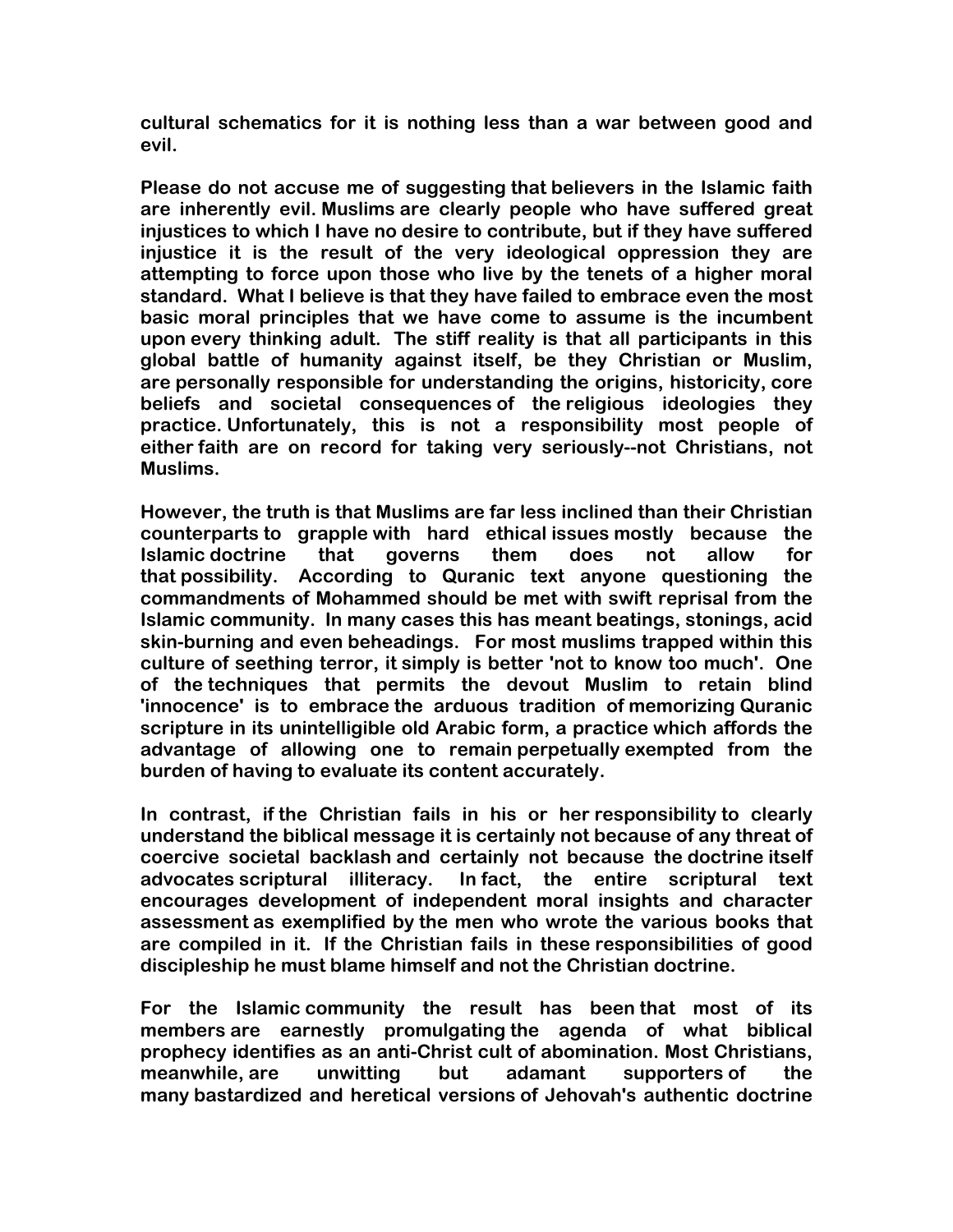**of hope. The prevailing ignorance that characterizes both groups threatens to at best prevent and at worst annihilate the Christ-promise for humanity.** 

**If the Muslim people are more prone to commit the worst crimes against humanity it is because the most fundamental necessities of psychological health are manically denied them by a 'religious' doctrine that requires absolute creative suffocation, sado-masochistic gender roles, perverted sexual authorizations and brutal reprisals for those who seek a saner, more humane vision of life. Thinking individuals among them have either been terrorized into an inescapable psychotic rage or suicidal helplessness. The only doctrinal outlet provided the faithful Islamist is to direct their fears, anger and jealousies against those that live as they secretly wish they could. The cold reality is that in spite of the great wealth that has passed through the hands of oil-rich Muslim nations, these territories have been utterly incapable of establishing societies that come anywhere close to the political vision of liberty and justice for all. To obfuscate the shame of its leadership their masses have been trained to direct their hopeless frustrations, not against themselves, but against those living in the cultures of liberation that they envy. Through some convoluted collective reasoning process, the Islamic citizenry has concluded that its failure to embrace the basic rules of societal compassion is somehow the fault of those that reside in cultures founded upon the more humane morality of Judeo-Christianity.**

**So what we are dealing with, on the one hand, is a monolithic ideology that promotes ignorant self-preservation, cruelty, hatred, jealously and rage within the hearts of those that practice it. To make matters worse, every Muslim male is permitted under Shariah Law to marry up to four wives. Consequently, Islam is multiplying at an exponentially explosive rate.**

**The greater tragedy, however, is the fact that there is a solution for this dilemma but it has been an impotent, non-viable solution for the sad reason that those practicing the Christian religion of 'love and tolerance' are currently too fractured and doctrinally infiltrated to launch the necessary spiritual challenge that is required to halt the spread of the Islamic societal infection. This is NOT a call to pick up arms, although this may be the solution of last resort if millions of church-attending Christians continue to fail in their mission to 'spiritually' contain the serpents and scorpions that are threatening to implement the imminent, and potentially absolute, destruction of human civilization.** 

**If truth is an absolute, and it is, then so is biblical doctrine. The actual commandments of Jehovah are clear, concise, implementable and, above all, protective and empowering. The name of the son who died to give**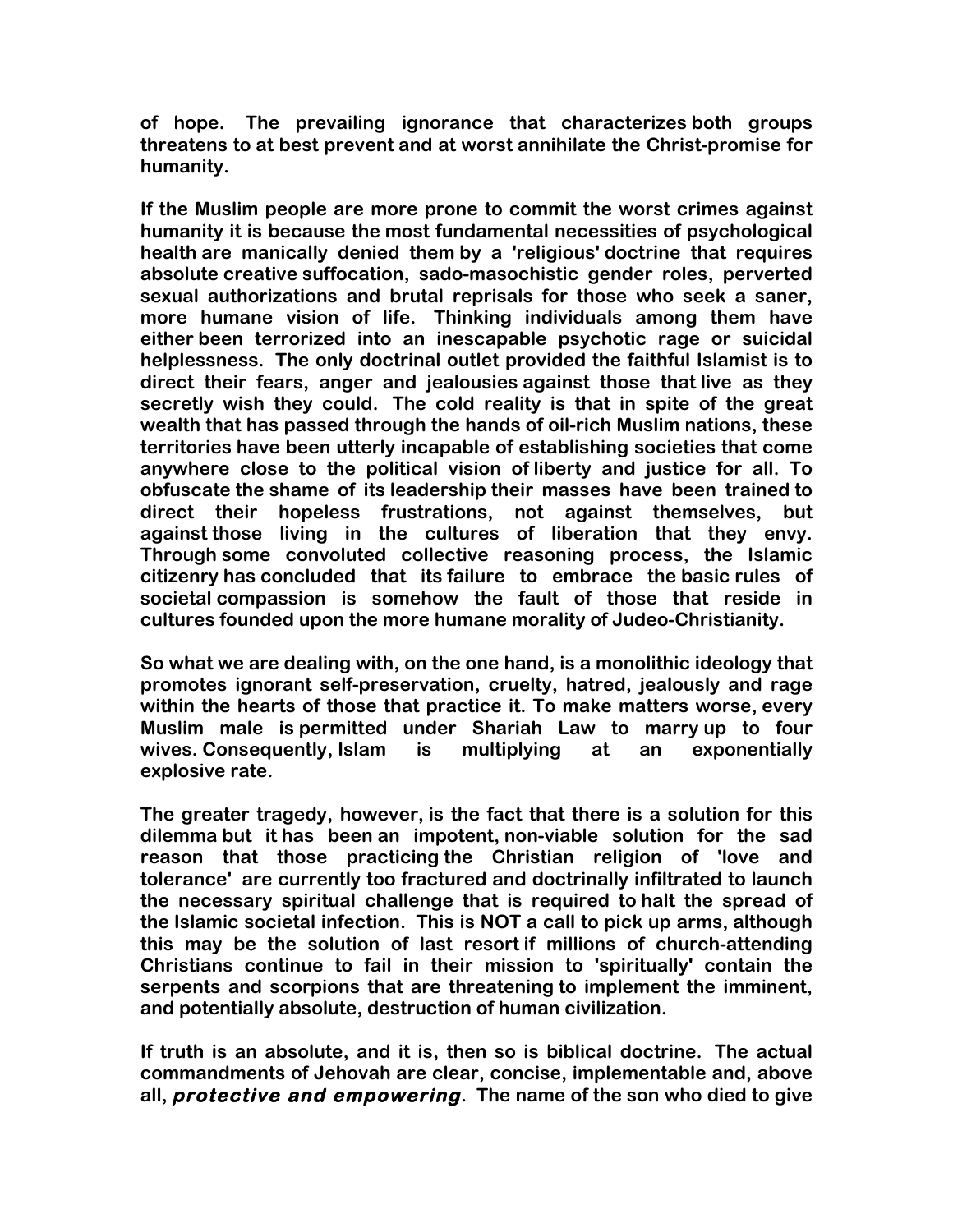**humanity its greatest hope is not 'Jesus'. It is Yeshua. The correct Sabbath is not the first day of the week. It is the seventh day. December 25th is, and always has been, the birth date of Jehovah's nemesis, Zeus (aka Baal). Easter is, and always has been, the resurrection date of another of Jehovah's nemeses, Ashtaroth (aka ISIS-Sound familiar?). Christ rose early on the first day, meaning he rose on what we would call Saturday shortly after sunset. Moreover, we are not commanded to honor either his birthdate or his resurrection date. The celebrations we are instructed to observe are those which Christ himself observed. They are documented unequivocally in the book of Deuteronomy, not just for the Israelites but for all the strangers that live among them. The 'simplicity that is in Christ' was represented plainly by the altar the Israelites were required to build while in the wilderness with Moses:**

**And Moses with the elders of Israel commanded the people, saying, Keep all the commandments which I command you this day. 2 And it shall be on the day when ye shall pass over Jordan unto the land which the Lord thy God giveth thee, that thou shalt set thee up great stones, and plaister them with plaister: 3 And thou shalt write upon them all the words of this law,** 

**when thou art passed over,** 

**that thou mayest go in unto the land which the Lord thy God giveth thee, a land that floweth with milk and honey;** 

**as the Lord God of thy fathers hath promised thee.**

**4 Therefore it shall be when ye be gone over Jordan,**

**that ye shall set up these stones,** 

**which I command you this day,** 

**in mount Ebal,** 

**and thou shalt plaister them with plaister.**

**5 And there shalt thou build an altar unto the Lord thy God,** 

**an altar of stones:** 

## **thou shalt not lift up any iron tool upon them.**

**6 Thou shalt build the altar of the Lord thy God of whole stones: and thou shalt offer burnt offerings thereon unto the Lord thy God: 7 And thou shalt offer peace offerings,** 

**and shalt eat there,** 

**and rejoice before theLord thy God. 8 And thou shalt write upon the stones all the words of this law very plainly. Deuteronomy 27:1-8**

**This is an altar symbolic of simple truth-not Hollywood, not Disneyland, not the 'leavened' doctrines of our day. Each stone from each tribe representative of the austere mission to uphold and disseminate the**